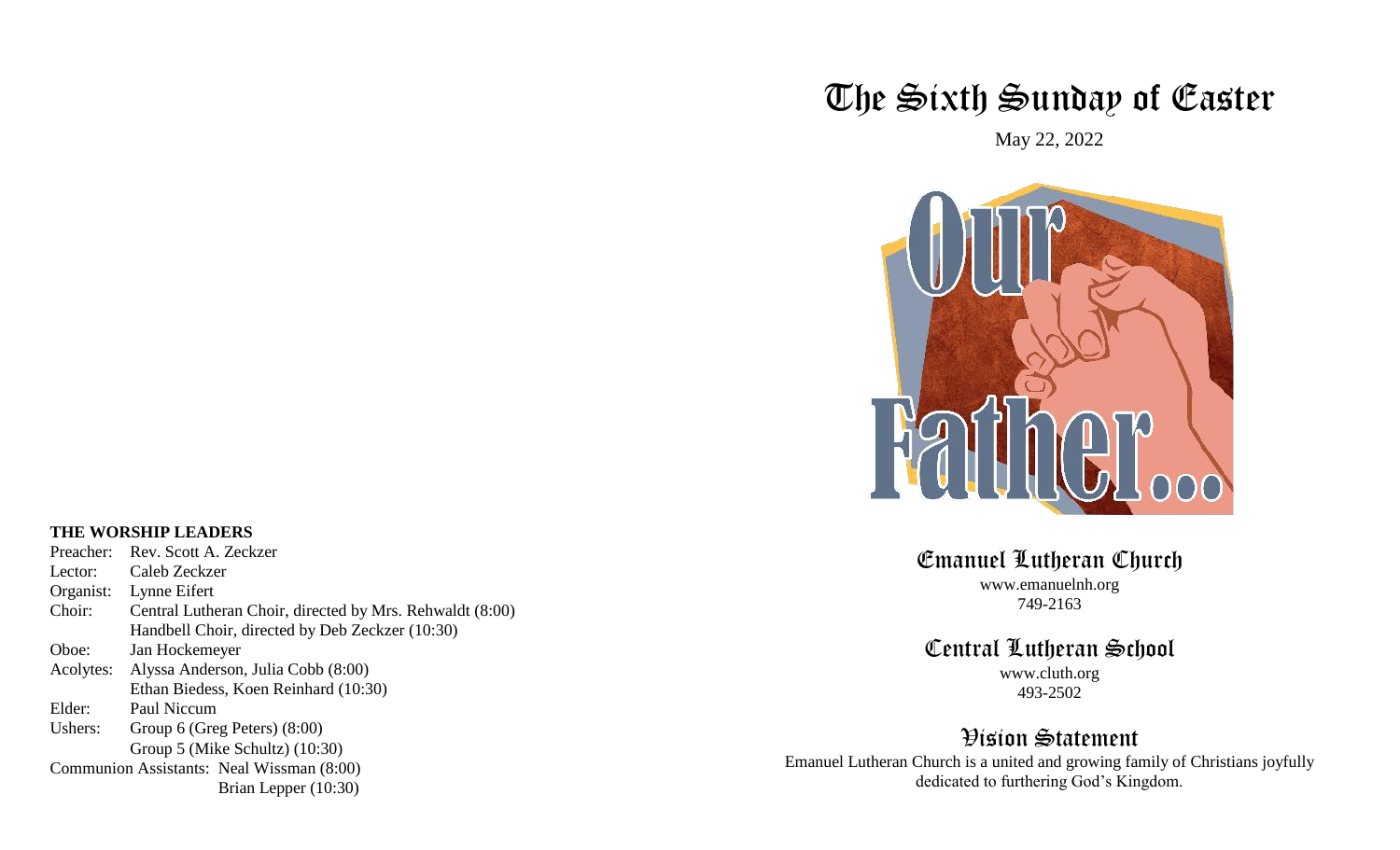## † The Sixth Sunday of Easter †

*Divine Service IV with Communion – LSB page 203*

**WELCOME** to those visiting us this Lord's Day. It is our joy to have you worshipping with us. We invite you to come again and worship the Lord.

**FELLOWSHIP DIRECTORY** Everyone, please sign in! We ask guests to include your address, zip code and phone number so that we may acknowledge your visit.

**AS WE GATHER ~** The disciples thought they knew what Jesus was saying, but it was before Easter, and they could not understand. They would, "in that day," that is, after Jesus' victory and the Spirit's gift of faith. Now we with them know that He has overcome the world, all opposition, and even death itself. John's vision in Revelation depicts a perfect Jerusalem, clear and beautiful, with the Lamb as its lamp. Anticipating such nearness of God, in this our day we can pray, asking for whatever we need, confident of our Father's hearing. In the Reading from Acts, Paul has to tell everyone about his Easter joy, and the Lord opens Lydia's heart. She is baptized and opens her home for Paul and Luke to use to tell others. With the clarity of our Spirit-given Easter joy, we know, pray, and tell!

**PRELUDE (8:00)** *Canon of Peace* **(Honore) (10:30)** *Christ the Lord Is Risen Today* **(Powell)**

#### **GREETING AND RINGING OF THE BELLS**

**♪ OPENING HYMN** *Christ the Lord Is Risen Today; Alleluia LSB* **463 Christ the Lord is ris'n today; Alleluia! Christians, hasten on your way; Alleluia! Offer praise with love replete, Alleluia! At the paschal victim's feet. Alleluia!**

**For the sheep the Lamb has bled, Alleluia! Sinless in the sinner's stead. Alleluia! Christ the Lord is ris'n on high; Alleluia! Now He lives, no more to die. Alleluia!**

**Hail, the victim undefiled, Alleluia! God and sinners reconciled, Alleluia! When contending death and life, Alleluia! Met in strange and awesome strife. Alleluia!**

**Christians, on this holy day, Alleluia! All your grateful homage pay; Alleluia! Christ the Lord is ris'n on high; Alleluia! Now He lives, no more to die. Alleluia!**

#### **CONFESSION AND ABSOLUTION ~ Page 203**

|                    | CONFESSION AND ADSOLUTION $\sim$ Page 203 $\pm$                                                                                                                                                                                                                                                                                                                                                                                                                                                                                                                            |                     |  |
|--------------------|----------------------------------------------------------------------------------------------------------------------------------------------------------------------------------------------------------------------------------------------------------------------------------------------------------------------------------------------------------------------------------------------------------------------------------------------------------------------------------------------------------------------------------------------------------------------------|---------------------|--|
| Pastor:<br>People: | In the name of the Father and of the † Son and of the Holy Spirit.<br>Amen.<br>(Matthew 28:19)                                                                                                                                                                                                                                                                                                                                                                                                                                                                             |                     |  |
|                    |                                                                                                                                                                                                                                                                                                                                                                                                                                                                                                                                                                            |                     |  |
| Pastor:<br>People: | Our help is in the name of the Lord,<br>who made heaven and earth.                                                                                                                                                                                                                                                                                                                                                                                                                                                                                                         |                     |  |
|                    |                                                                                                                                                                                                                                                                                                                                                                                                                                                                                                                                                                            | (Psalm 124:8)       |  |
| Pastor:            | If You, O Lord, kept a record of sins, O Lord, who could stand?                                                                                                                                                                                                                                                                                                                                                                                                                                                                                                            |                     |  |
| People:            | But with You there is forgiveness; therefore You are feared. (Psalm 130:3-4)                                                                                                                                                                                                                                                                                                                                                                                                                                                                                               |                     |  |
| Pastor:            | Since we are gathered to hear God's Word, call upon Him in prayer and<br>praise, and receive the body and blood of our Lord Jesus Christ in the<br>fellowship of this altar, let us first consider our unworthiness and confess<br>before God and one another that we have sinned in thought, word, and deed,<br>and that we cannot free ourselves from our sinful condition. Together as His<br>people let us take refuge in the infinite mercy of God, our heavenly Father,<br>seeking His grace for the sake of Christ, and saying: God be merciful to me, a<br>sinner. |                     |  |
| People:            | Almighty God, have mercy upon us, forgive us our sins, and lead us to<br>everlasting life. Amen.                                                                                                                                                                                                                                                                                                                                                                                                                                                                           |                     |  |
| Pastor:            | Almighty God in His mercy has given His Son to die for you and for His sake<br>forgives you all your sins. As a called and ordained servant of Christ, and by<br>His authority, I therefore forgive you all your sins in the name of the Father<br>and of the Son and of the Holy Spirit.                                                                                                                                                                                                                                                                                  |                     |  |
| People:            | Amen.                                                                                                                                                                                                                                                                                                                                                                                                                                                                                                                                                                      | $(John 20:19-23)$   |  |
|                    | <b>INTROIT FOR THE DAY <math>\uparrow</math></b>                                                                                                                                                                                                                                                                                                                                                                                                                                                                                                                           |                     |  |
| Pastor:            | Cast your burden on the Lord, and he will sustain you; he will never permit<br>the righteous to be moved.                                                                                                                                                                                                                                                                                                                                                                                                                                                                  | (Psalm 55:22)       |  |
| Pastor:            | My heart is in anguish within me;                                                                                                                                                                                                                                                                                                                                                                                                                                                                                                                                          |                     |  |
| People:            | the terrors of death have fallen upon me.                                                                                                                                                                                                                                                                                                                                                                                                                                                                                                                                  |                     |  |
| Pastor:<br>People: | But I call to God,<br>and the Lord will save me.                                                                                                                                                                                                                                                                                                                                                                                                                                                                                                                           |                     |  |
| Pastor:<br>People: | Evening and morning and at noon I utter my complaint and moan,<br>and he hears my voice.                                                                                                                                                                                                                                                                                                                                                                                                                                                                                   |                     |  |
| Pastor:<br>People: | He redeems my soul in safety from the battle that I wage,<br>for many are arrayed against me.                                                                                                                                                                                                                                                                                                                                                                                                                                                                              | (Psalm 55:4, 16-18) |  |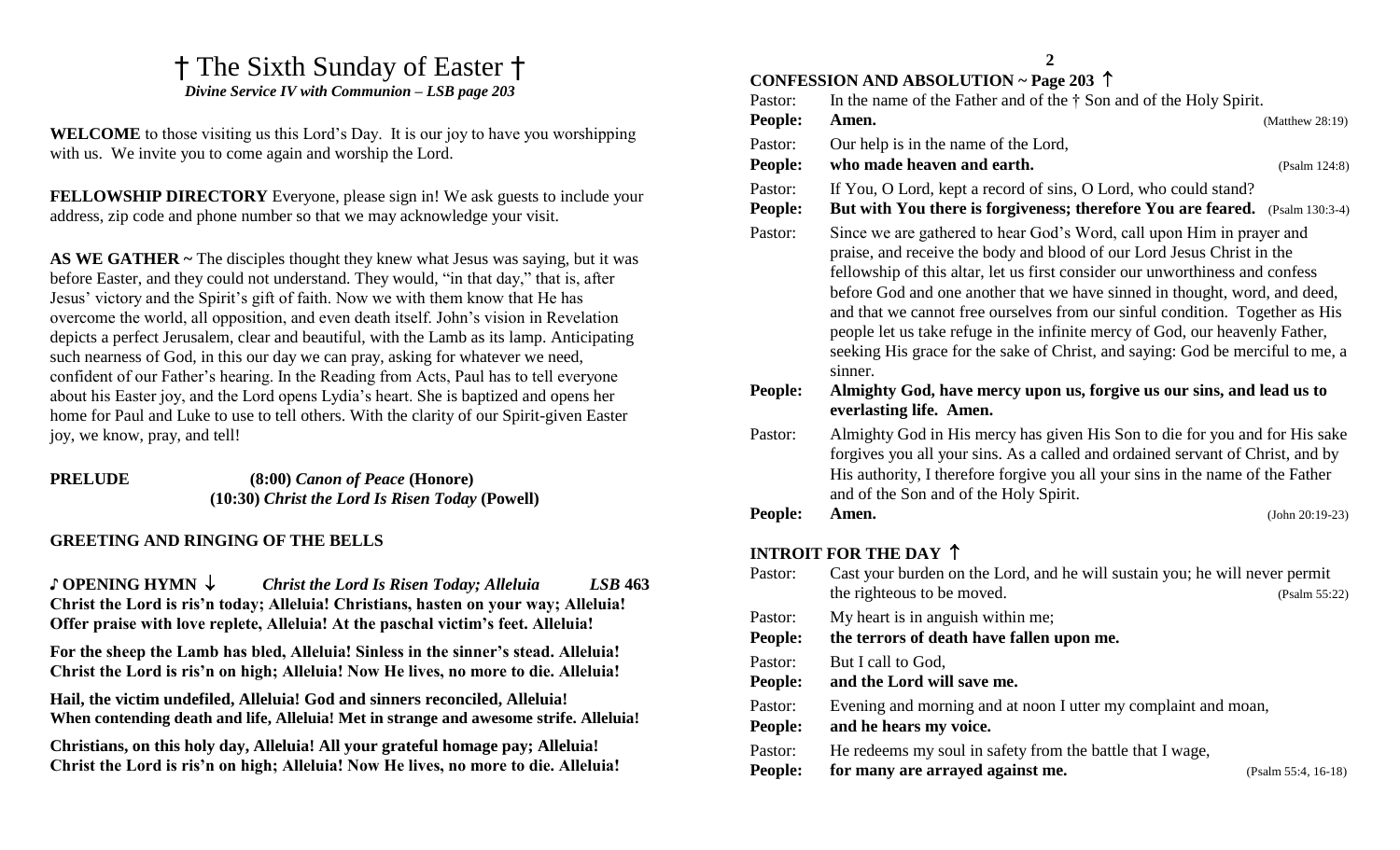| All:                                                                                                                                                                                                                                                                                                                                 | Glory be to the Father and to the Son and to the Holy Spirit; as it was in<br>the beginning, is now, and will be forever. Amen.                |                                                                | vision, immediately we sought to go on into Mace<br>us to preach the gospel to them.<br>$11$ So, setting sail from Troas, we made a dir                                                                                                                        |  |
|--------------------------------------------------------------------------------------------------------------------------------------------------------------------------------------------------------------------------------------------------------------------------------------------------------------------------------------|------------------------------------------------------------------------------------------------------------------------------------------------|----------------------------------------------------------------|----------------------------------------------------------------------------------------------------------------------------------------------------------------------------------------------------------------------------------------------------------------|--|
| Pastor:                                                                                                                                                                                                                                                                                                                              | Cast your burden on the Lord, and he will sustain you; he will never permit                                                                    |                                                                |                                                                                                                                                                                                                                                                |  |
|                                                                                                                                                                                                                                                                                                                                      | the righteous to be moved.                                                                                                                     | (Psalm 55:22)                                                  | following day to Neapolis, <sup>12</sup> and from there to Ph                                                                                                                                                                                                  |  |
| $\Gamma$ KYRIE ~ Page 204 $\uparrow$<br>Lord, have mercy; Christ, have mercy; Lord, have mercy.<br>(Mark 10:47)<br>$\int$ GLORIA IN EXCELSIS ~ Page 204 $\uparrow$                                                                                                                                                                   |                                                                                                                                                |                                                                | district of Macedonia and a Roman colony. We re<br>the Sabbath day we went outside the gate to the ri<br>place of prayer, and we sat down and spoke to the<br>who heard us was a woman named Lydia, from the<br>goods, who was a worshiper of God. The Lord op |  |
|                                                                                                                                                                                                                                                                                                                                      | To God on high be glory and peace to all the earth;                                                                                            | was said by Paul. <sup>15</sup> And after she was baptized, an |                                                                                                                                                                                                                                                                |  |
|                                                                                                                                                                                                                                                                                                                                      | Good-will from God in heaven proclaimed at Jesus' birth!                                                                                       |                                                                | saying, "If you have judged me to be faithful to the<br>And she prevailed upon us.                                                                                                                                                                             |  |
|                                                                                                                                                                                                                                                                                                                                      | We praise and bless You, Father; Your holy name, we sing --                                                                                    |                                                                |                                                                                                                                                                                                                                                                |  |
|                                                                                                                                                                                                                                                                                                                                      | Our thanks for Your great glory, Lord God, our heav'nly King.                                                                                  |                                                                | This is the Word of the Lord.<br>Lector:<br>Thanks be to God.<br>People:                                                                                                                                                                                       |  |
| To You, O sole-begotten, the Father's Son, we pray;<br>O Lamb of God, our Savior, You take our sins away.<br>Have mercy on us, Jesus; receive our heart-felt cry,<br>Where You in pow'r are seated at God's right hand on high --<br>For You alone are holy; You only are the Lord.<br>Forever and forever, be worshiped and adored; |                                                                                                                                                |                                                                | ANTHEM $\downarrow$ (8:00)<br>Make a joyful noise unto the Lord; make a joyful<br>Sing it loud and clear for all the world to hear! M<br>Sing joy unto the Lord! Come before His presence<br>Singing, "Glory hallelujah! Hallelujah!" Come be                  |  |
|                                                                                                                                                                                                                                                                                                                                      |                                                                                                                                                |                                                                |                                                                                                                                                                                                                                                                |  |
|                                                                                                                                                                                                                                                                                                                                      | COLLECT OF THE DAY $\uparrow$                                                                                                                  |                                                                | EPISTLE READING $\downarrow$                                                                                                                                                                                                                                   |  |
| Pastor:                                                                                                                                                                                                                                                                                                                              | The Lord be with you.                                                                                                                          | (Ruth 2:4)                                                     | <sup>9</sup> Then came one of the seven angels who had the                                                                                                                                                                                                     |  |
| People:                                                                                                                                                                                                                                                                                                                              | And also with you.                                                                                                                             | (Luke 1:28)                                                    | plagues and spoke to me, saying, "Come, I will sh                                                                                                                                                                                                              |  |
| Pastor:                                                                                                                                                                                                                                                                                                                              | Let us pray.                                                                                                                                   |                                                                | Lamb." <sup>10</sup> And he carried me away in the Spirit to                                                                                                                                                                                                   |  |
|                                                                                                                                                                                                                                                                                                                                      | O God, the giver of all that is good, by Your holy inspiration grant that we                                                                   |                                                                | the holy city Jerusalem coming down out of heave<br>its radiance like a most rare jewel, like a jasper, c                                                                                                                                                      |  |
|                                                                                                                                                                                                                                                                                                                                      | may think those things that are right and by Your merciful guiding<br>accomplish them; through Jesus Christ, Your Son, our Lord, who lives and |                                                                | with twelve gates, and at the gates twelve angels,                                                                                                                                                                                                             |  |
|                                                                                                                                                                                                                                                                                                                                      | reigns with You and the Holy Spirit, one God, now and forever.                                                                                 |                                                                | twelve tribes of the sons of Israel were inscribed-                                                                                                                                                                                                            |  |
| People:                                                                                                                                                                                                                                                                                                                              | Amen.                                                                                                                                          |                                                                | three gates, on the south three gates, and on the w                                                                                                                                                                                                            |  |

#### **FIRST READING**  $\downarrow$  **Acts 16:9-15** *(ESV)*

<sup>9</sup>A vision appeared to Paul in the night: a man of Macedonia was standing there, urging him and saying, "Come over to Macedonia and help us." <sup>10</sup>And when Paul had seen the

**3**

**4**

edonia, concluding that God had called

rect voyage to Samothrace, and the hilippi, which is a leading city of the emained in this city some days.  $\frac{13}{3}$ And on iverside, where we supposed there was a e women who had come together. <sup>14</sup>One he city of Thyatira, a seller of purple bened her heart to pay attention to what nd her household as well, she urged us, he Lord, come to my house and stay."

moise unto the Lord! Iake a joyful noise unto the Lord! shifter the Lord into the Sing of grateful praise! efore His presence with a song! od: it is He that hath made us, not we to our God and King!

**EPISTLE READING Revelation 21:9-14, 21-27** *(ESV)*

seven bowls full of the seven last how you the Bride, the wife of the a great, high mountain, and showed me the from God,  $\frac{11}{1}$ having the glory of God, clear as crystal.  $^{12}$ It had a great, high wall, and on the gates the names of the  $\frac{13}{2}$  on the east three gates, on the north vest three gates.  $^{14}$ And the wall of the city had twelve foundations, and on them were the twelve names of the twelve apostles of the Lamb. . . .

 $21$ And the twelve gates were twelve pearls, each of the gates made of a single pearl, and the street of the city was pure gold, transparent as glass.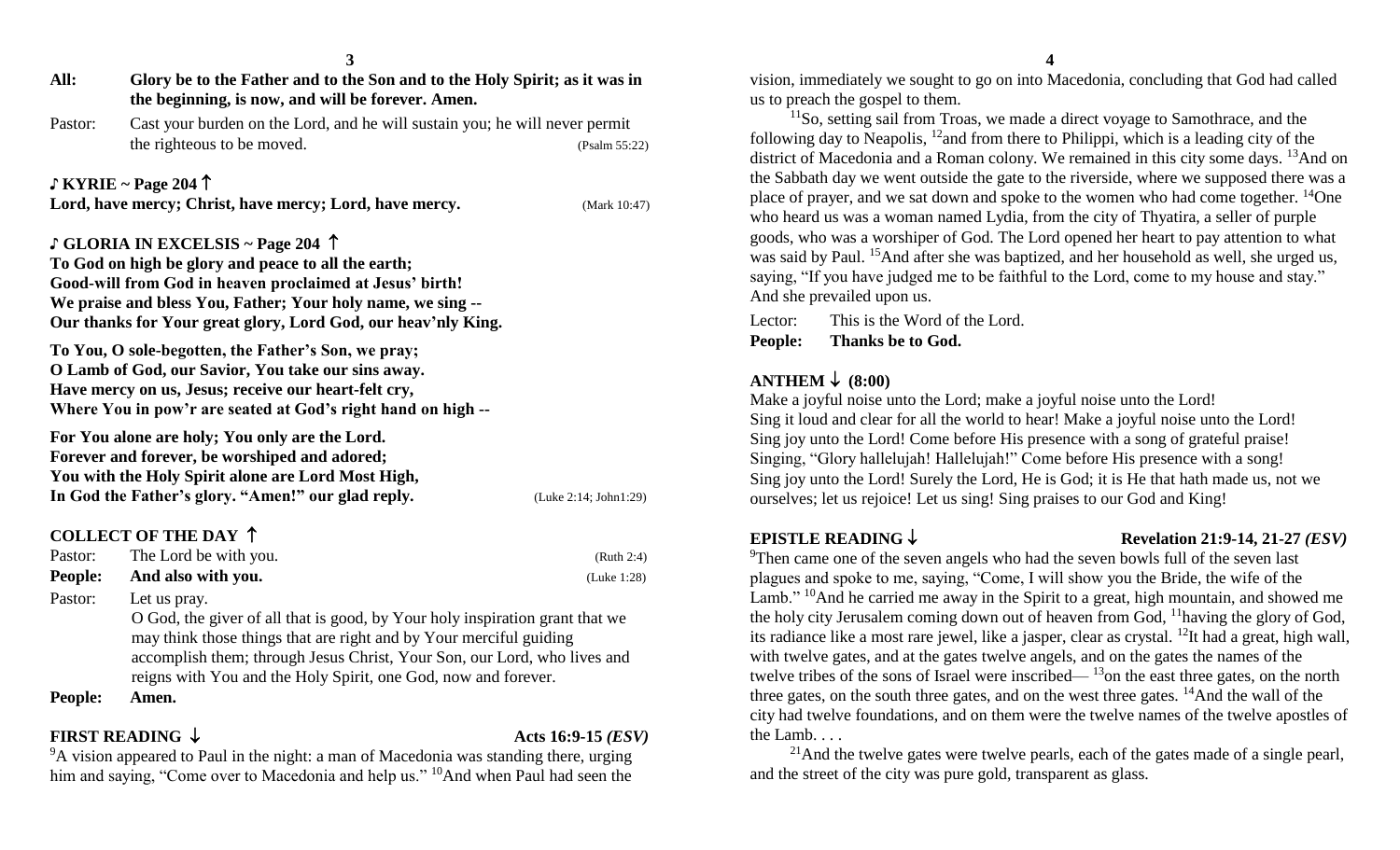$22$ And I saw no temple in the city, for its temple is the Lord God the Almighty and the Lamb. <sup>23</sup>And the city has no need of sun or moon to shine on it, for the glory of God gives it light, and its lamp is the Lamb.  $^{24}$ By its light will the nations walk, and the kings of the earth will bring their glory into it,  $^{25}$  and its gates will never be shut by day—and there will be no night there. <sup>26</sup>They will bring into it the glory and the honor of the nations. <sup>27</sup>But nothing unclean will ever enter it, nor anyone who does what is detestable or false, but only those who are written in the Lamb's book of life.

Lector: This is the Word of the Lord. **People: Thanks be to God.**

 $\int$  ALLELUIA and VERSE ~ Page 205  $\uparrow$  (John 20:31) **Alleluia, alleluia, alleluia, these things are written that you may believe That Jesus is the Christ, the Son of God. Alleluia, alleluia, alleluia.**

#### **HOLY GOSPEL READING John 16:23-33** *(ESV)*

Lector: The Holy Gospel according to St. John, the sixteenth chapter. **People: Glory to You, O Lord.**

<sup>23</sup>[Jesus said:] "In that day you will ask nothing of me. Truly, truly, I say to you, whatever you ask of the Father in my name, he will give it to you. <sup>24</sup>Until now you have asked nothing in my name. Ask, and you will receive, that your joy may be full.

<sup>25"</sup>I have said these things to you in figures of speech. The hour is coming when I will no longer speak to you in figures of speech but will tell you plainly about the Father. <sup>26</sup>In that day you will ask in my name, and I do not say to you that I will ask the Father on your behalf; <sup>27</sup>for the Father himself loves you, because you have loved me and have believed that I came from God. <sup>28</sup>I came from the Father and have come into the world, and now I am leaving the world and going to the Father."

 $29$ His disciples said, "Ah, now you are speaking plainly and not using figurative speech! <sup>30</sup>Now we know that you know all things and do not need anyone to question you; this is why we believe that you came from God." <sup>31</sup>Jesus answered them, "Do you now believe? <sup>32</sup>Behold, the hour is coming, indeed it has come, when you will be scattered, each to his own home, and will leave me alone. Yet I am not alone, for the Father is with me. <sup>33</sup>I have said these things to you, that in me you may have peace. In the world you will have tribulation. But take heart; I have overcome the world."

Lector: This is the Gospel of the Lord. **People: Praise to You, O Christ.**

**♪ HYMN OF THE DAY** *Dear Christians, One and All, Rejoice* **(v.1-4)** *LSB* **556 Dear Christians, one and all, rejoice, with exultation springing, And with united heart and voice and holy rapture singing, Proclaim the wonders God has done, how His right arm the vict'ry won. What price our ransom cost Him!**

**Fast bound in Satan's chains I lay; death brooded darkly o'er me. Sin was my torment night and day; in sin my mother bore me. But daily deeper still I fell; my life became a living hell, So firmly sin possessed me.**

**My own good works all came to naught, no grace or merit gaining; Free will against God's judgment fought, dead to all good remaining. My fears increased till sheer despair left only death to be my share; The pangs of hell I suffered.**

**But God had seen my wretched state before the world's foundation, And mindful of His mercies great, He planned for my salvation. He turned to me a father's heart; He did not choose the easy part But gave His dearest treasure.**

**SERMON** ↓ *Joyfully* …

**♪ HYMN OF THE DAY** *Dear Christians, One and All, Rejoice* **(v.5-10)** *LSB* **556 God said to His beloved Son: "It's time to have compassion. Then go, bright jewel of My crown, and bring to all salvation. From sin and sorrow set them free; slay bitter death for them that they May live with You forever."**

**The Son obeyed His Father's will, was born of virgin mother; And God's good pleasure to fulfill, He came to be my brother. His royal pow'r disguised He bore; a servant's form, like mine, He wore To lead the devil captive.**

**To me He said: "Stay close to Me, I am your rock and castle. Your ransom I Myself will be; for you I strive and wrestle. For I am yours, and you are Mine, and where I am you may remain; The foe shall not divide us.**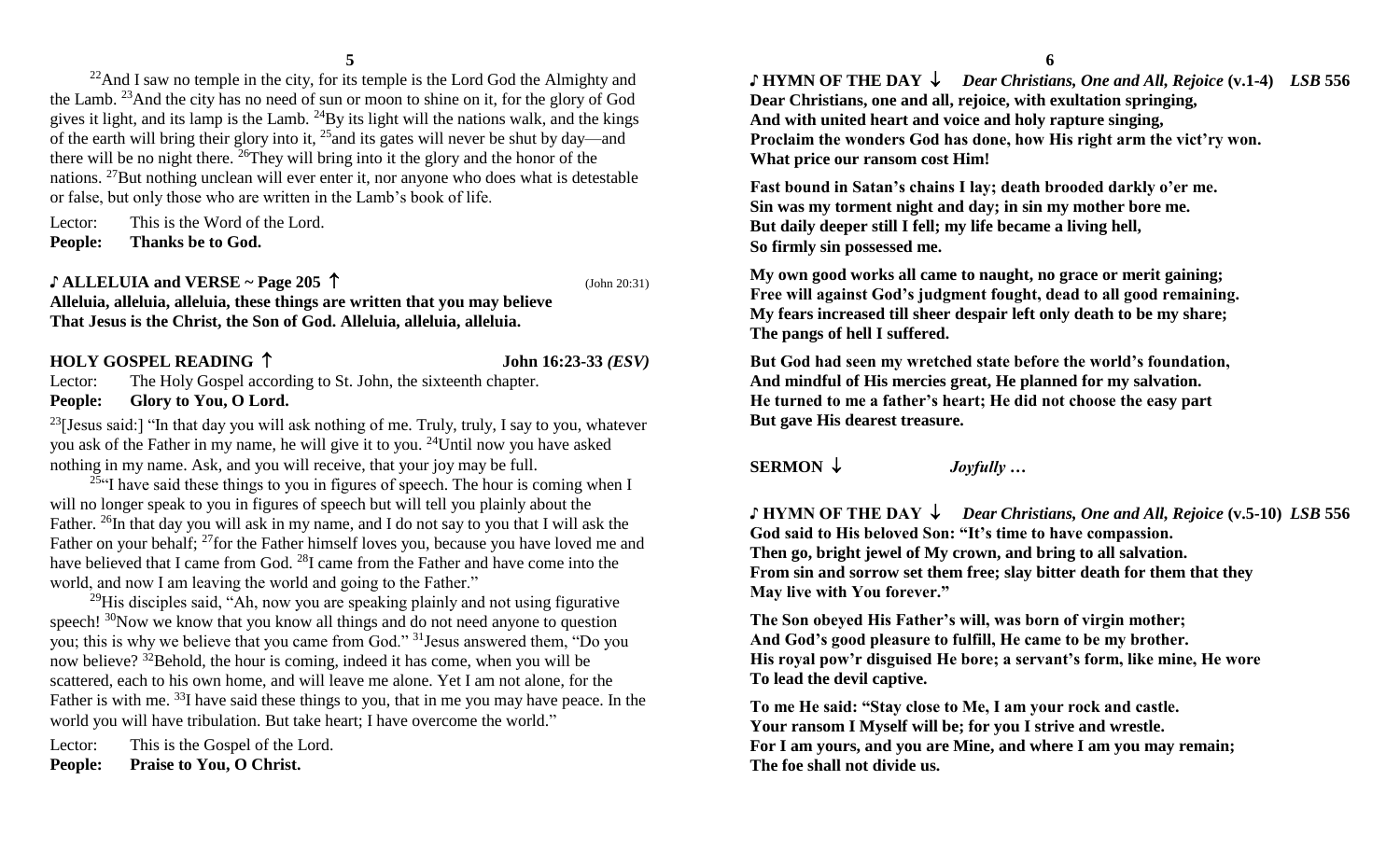**7**

**"Though he will shed My precious blood, me of my life bereaving, All this I suffer for your good; be steadfast and believing. Life will from death the vict'ry win; My innocence shall bear your sin, And you are blest forever.**

**"Now to My Father I depart, from earth to heav'n ascending, And, heav'nly wisdom to impart, the Holy Spirit sending; In trouble He will comfort you and teach you always to be true And into truth shall guide you.**

**"What I on earth have done and taught guide all your life and teaching; So shall the kingdom's work be wrought and honored in your preaching. But watch lest foes with base alloy the heav'nly treasure should destroy; This final word I leave you."**

#### **NICENE CREED ~ Page 206**

**I believe in one God, the Father Almighty, maker of heaven and earth and of all things visible and invisible.** 

**And in one Lord Jesus Christ, the only-begotten Son of God, begotten of His Father before all worlds, God of God, Light of Light, very God of very God, begotten, not made, being of one substance with the Father, by whom all things were made; who for us men and for our salvation came down from heaven and was incarnate by the Holy Spirit of the virgin Mary and was made man; and was crucified also for us under Pontius Pilate. He suffered and was buried. And the third day he rose again according to the Scriptures and ascended into heaven and sits at the right hand of the Father. And He will come again with glory to judge both the living and the dead, whose kingdom will have no end.** 

**And I believe in the Holy Spirit, the Lord and giver of life, who proceeds from the Father and the Son, who with the Father and the Son together is worshiped and glorified, who spoke by the prophets. And I believe in one holy Christian and apostolic Church, I acknowledge one Baptism for the remission of sins, and I look for the resurrection of the dead and the life** † **of the world to come. Amen.**

**PRAYER OF THE CHURCH**  $\uparrow$  (1 Timothy 2:1-4)



We welcome the opportunity to explain what we believe, teach and confess regarding the Lord's Supper. In order not to impose those beliefs on you, we ask that if you are not a member of the Lutheran Church-Missouri Synod, you would speak with a Pastor before receiving Holy Communion.

### **PREFACE ~ Page 208**

| Pastor:        | The Lord be with you.                                                   |
|----------------|-------------------------------------------------------------------------|
| <b>People:</b> | And also with you.                                                      |
| Pastor:        | Lift up your hearts.                                                    |
| <b>People:</b> | We lift them to the Lord.                                               |
| Pastor:        | Let us give thanks to the Lord our God.                                 |
| <b>People:</b> | It is right to give Him thanks and praise.                              |
| Pastor:        | It is truly meet, right and salutary ever more praising you and saying: |

#### **♪ SANCTUS ~ Page 208**

**Holy, holy, holy Lord God of Sabaoth adored: Heav'n and earth with full acclaim shout the glory of Your name. Sing hosanna in the highest, sing hosanna to the Lord; Truly blest is He who comes in the name of the Lord!**

#### **PRAYER OF THANKSGIVING ~ Page 209**

Pastor: Blessed are You, O Lord our God, king of all creation, for You have had mercy on us and given Your only-begotten Son that whoever believes in Him should not perish but have eternal life.

> In Your righteous judgment You condemned the sin of Adam and Eve, who ate the forbidden fruit, and You justly barred them and all their children from the tree of life. Yet, in Your great mercy, You promised salvation by a second Adam, Your Son, Jesus Christ, our Lord, and made His cross a life-giving tree for all who trust in Him.

We give You thanks for the redemption You have prepared for us through Jesus Christ. Grant us Your Holy Spirit that we may faithfully eat and drink of the fruits of His cross and receive the blessings of forgiveness, life, and salvation that come to us in His body and blood.

Hear us as we pray in His name and as He has taught us: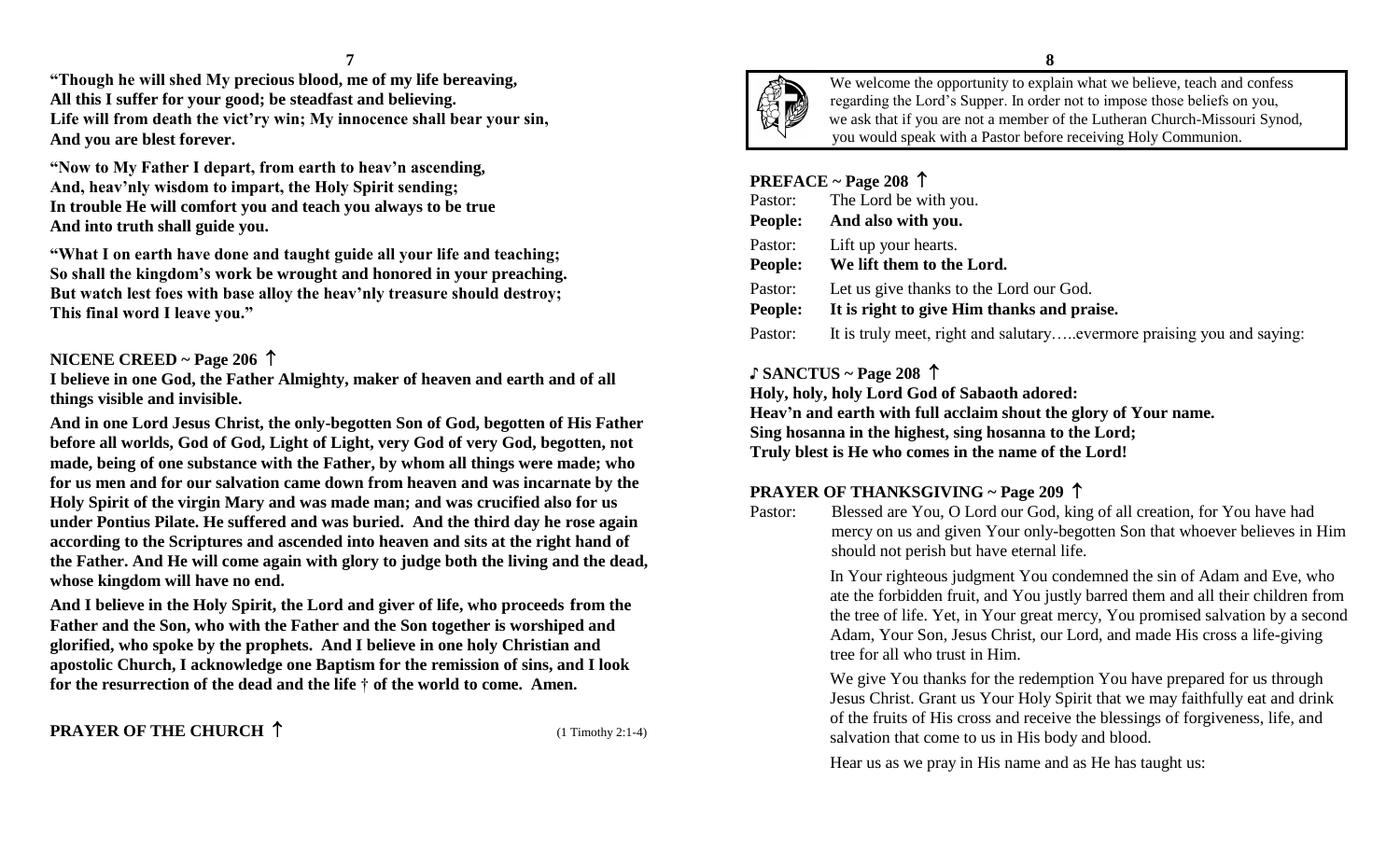#### **LORD'S PRAYER ~ Page 209 1** (Matthew 6:9-13)

**Our Father, who art in heaven, hallowed be Thy name, Thy kingdom come, Thy will be done on earth as it is in heaven; give us this day our daily bread; and forgive us our trespasses as we forgive those who trespass against us; and lead us not into temptation, but deliver us from evil. For Thine is the kingdom and the power and the glory forever and ever. Amen.**

#### **WORDS OF OUR LORD ~ Page 209**  $\uparrow$

Pastor: Our Lord Jesus Christ, on the night when He was betrayed, took bread, and, when He had given thanks, He broke it and gave it to the disciples, and said: "Take, eat; this is My † body, which is given for you. Do this in remembrance of Me."

> In the same way also He took the cup after supper, and when He had given thanks, He gave it to them, saying: "Drink of it, all of you; this cup is the new testament in My † blood, which is shed for you for the forgiveness of sins. This do, as often as you drink it, in remembrance of Me."

#### **PAX DOMINI ~ Page 209**

Pastor: The peace of the Lord be with you always. **People: Amen.** (John 20:19)

#### **♪ AGNUS DEI ~ Page 210**

**O Jesus Christ, true Lamb of God, You take the sin of the world away; O Jesus Christ, true Lamb of God, have mercy on us, Lord, we pray. O Jesus Christ, true Lamb of God, You take the sin of the world away; Have mercy on us, Jesus Christ, and grant us peace, O Lord, we pray.** (John 1:29)

#### $\downarrow$  **DISTRIBUTION**  $\downarrow$  (8:00) *Hark the Voice* (Eithun)

*Jerusalem the Golden LSB* **672**

**Jerusalem the golden, with milk and honey blest – The promise of salvation, the place of peace and rest – We know not, oh, we know not what joys await us there: The radiancy of glory, the bliss beyond compare!**

**Within those walls of Zion sounds forth the joyful song, As saints join with the angels and all the martyr throng. The Prince is ever with them; the daylight is serene; The city of the blessed shines bright with glorious sheen.** **Around the throne of David, the saints, from care released, Raise loud their songs of triumph to celebrate the feast. They sing to Christ their leader, who conquered in the fight, Who won for them forever their gleaming robes of white.**

**O sweet and blessed country, the home of God's elect! O sweet and blessed country that faithful hearts expect! In mercy, Jesus, bring us to that eternal rest With You and God the Father and Spirit, ever blest.**

#### *Awake, My Heart, with Gladness LSB* **467**

**Awake, my heart, with gladness, see what today is done; Now, after gloom and sadness, comes forth the glorious sun. My Savior there was laid where our bed must be made When to the realms of light our spirit wings its flight.**

**The foe in triumph shouted when Christ lay in the tomb; But lo, he now is routed, his boast is turned to gloom. For Christ again is free; in glorious victory He who is strong to save has triumphed o'er the grave.**

**This is a sight that gladdens – what peace it doth impart! Now nothing ever saddens the joy within my heart. No gloom shall ever shake, no foe shall ever take The hope which God's own Son in love for me has won.**

**Now hell, its prince, the devil, of all their pow'r are shorn; Now I am safe from evil, and sin I laugh to scorn. Grim death with all its might cannot my soul affright; It is a pow'rless form, howe'er it rave and storm.**

**The world against me rages, its fury I disdain; Though bitter war it wages, its work is all in vain. My heart from care is free, no trouble troubles me. Misfortune now is play, and night is bright as day.**

**Now I will cling forever to Christ, my Savior true; My Lord will leave me never, whate'er He passes through. He rends death's iron chain; He breaks through sin and pain; He shatters hell's grim thrall; I follow Him through all.**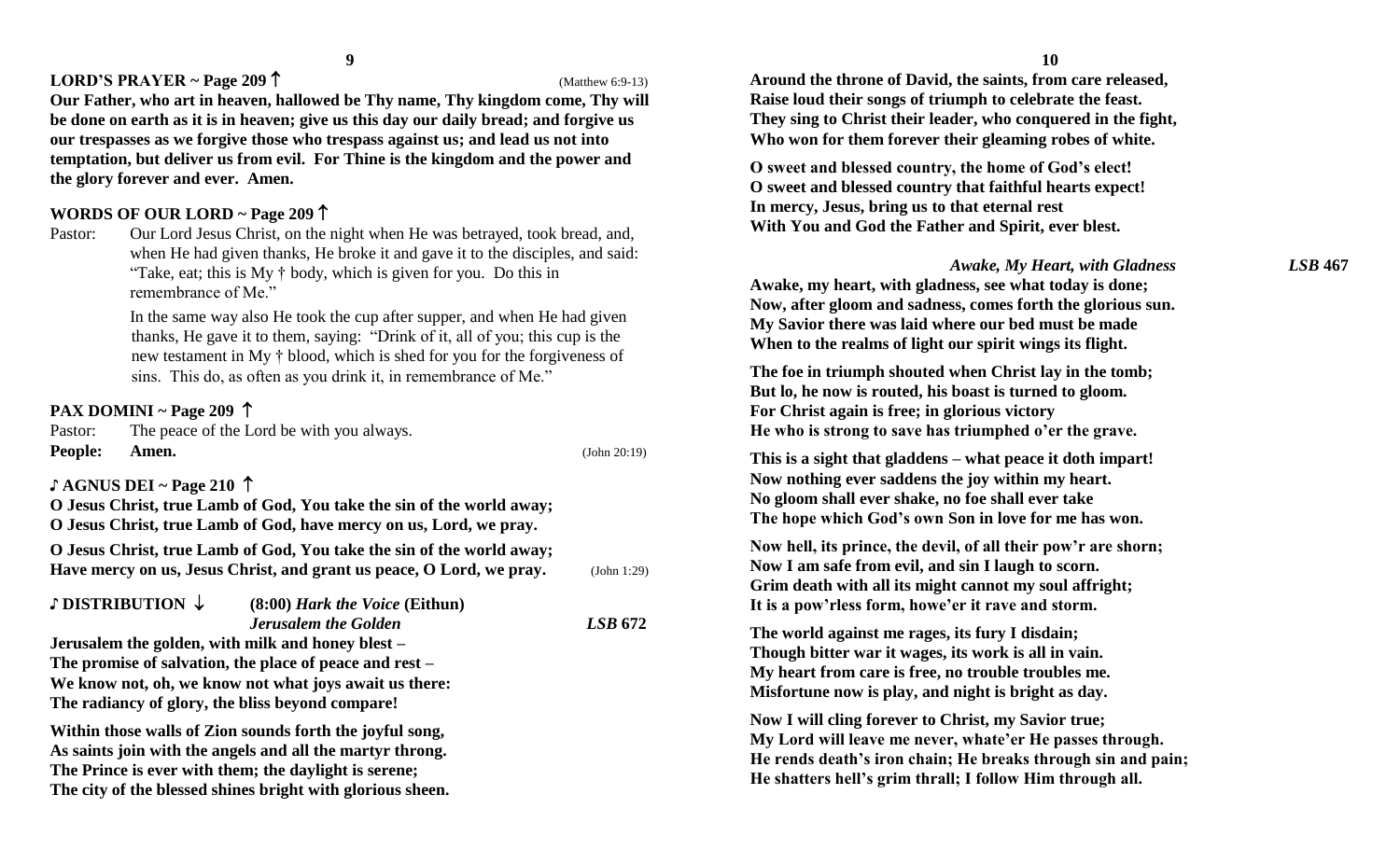**11**

**He bring me to the portal that leads to bliss untold, Whereon this rhyme immortal is found in script of gold: "Who there My cross has shared finds here a crown prepared; Who there with Me has died shall here be glorified."**

*Baptismal Waters Cover Me LSB* **616 Baptismal waters cover me as I approach on bended knee; My Father's mercy here I plead, for grievous sins of thought and deed.**

**I look to Christ upon the tree, His body broken there for me; I lay before Him all my sin, my darkest secrets from within.**

**Lord, may Your wounded hand impart Your healing to my broken heart; Your love alone can form in me a heart that serves You joyfully.**

**From Your own mouth comes forth a word; Your shepherd speaks, but You are heard; Through him Your hand now stretches out, forgiving sin, destroying doubt.**

**Baptismal waters cover me; Christ's wounded hand has set me free. Held in my Father's strong embrace, with joy I praise Him for His grace.**

#### **BLESSING ~ Page 210**

Pastor: The body and blood of our Lord Jesus Christ strengthen and preserve you in body and soul to life everlasting. Depart † in peace.

**People: Amen.**

**♪ NUNC DIMITTIS ~ Page 211** 

**O Lord, now let Your servant depart in heav'nly peace, For I have seen the glory of Your redeeming grace: A light to lead the Gentiles unto Your holy hill, The glory of Your people, Your chosen Israel.**

**All glory to the Father, all glory to the Son, All glory to the Spirit, forever Three in One; For as in the beginning, is now, shall ever be, God's triune name resounding through all eternity.**

#### **COLLECT ~ Page 212**

Gracious God, our heavenly Father, You have given us a foretaste of the feast to come in the Holy Supper of Your Son's body and blood. Keep us firm in the true faith throughout our days of pilgrimage that, on the day of His coming, we may, together with all Your saints, celebrate the marriage feast of the Lamb in His kingdom which has no end; through Jesus Christ, Your Son, our Lord, who lives and reigns with You and the Holy Spirit, one God, now and forever.

**People: Amen.**

#### **THE BENEDICAMUS and BENEDICTION ~ Page 212**

Pastor: Let us bless the Lord. **People: Thanks be to God.** Pastor: The Lord bless you and keep you. The Lord make His face shine on you and be gracious to you. The Lord look upon you with favor and † give you peace. **People: Amen. CONSIDERENT CONSIDERED Amen. CONSIDERED Amen. CONSIDERED Amen. CONSIDERED Amen. CONSIDERED Amen. CONSIDERED Amen. CONSIDERED Amen. CONSIDERED Amen. CONSIDERED Amen. CONSIDERED Amen. C** 

**♪ CLOSING HYMN** *He's Risen, He's Risen LSB* **480 He's risen, He's risen, Christ Jesus, the Lord; He opened death's prison, the incarnate, true Word. Break forth, hosts of heaven, in jubilant song And earth, sea, and mountain their praises prolong.**

**The foe was triumphant when on Calvary The Lord of creation was nailed to the tree. In Satan's domain did the hosts shout and jeer, For Jesus was slain, whom the evil ones fear.**

**But short was their triumph; the Savior arose, And death, hell, and Satan He vanquished, His foes. The conquering Lord lifts His banner on high; He lives, yes, He lives, and will nevermore die.**

**O, where is your sting, death? We fear you no more; Christ rose, and now open is fair Eden's door. For all our transgressions His blood does atone;**

**12**